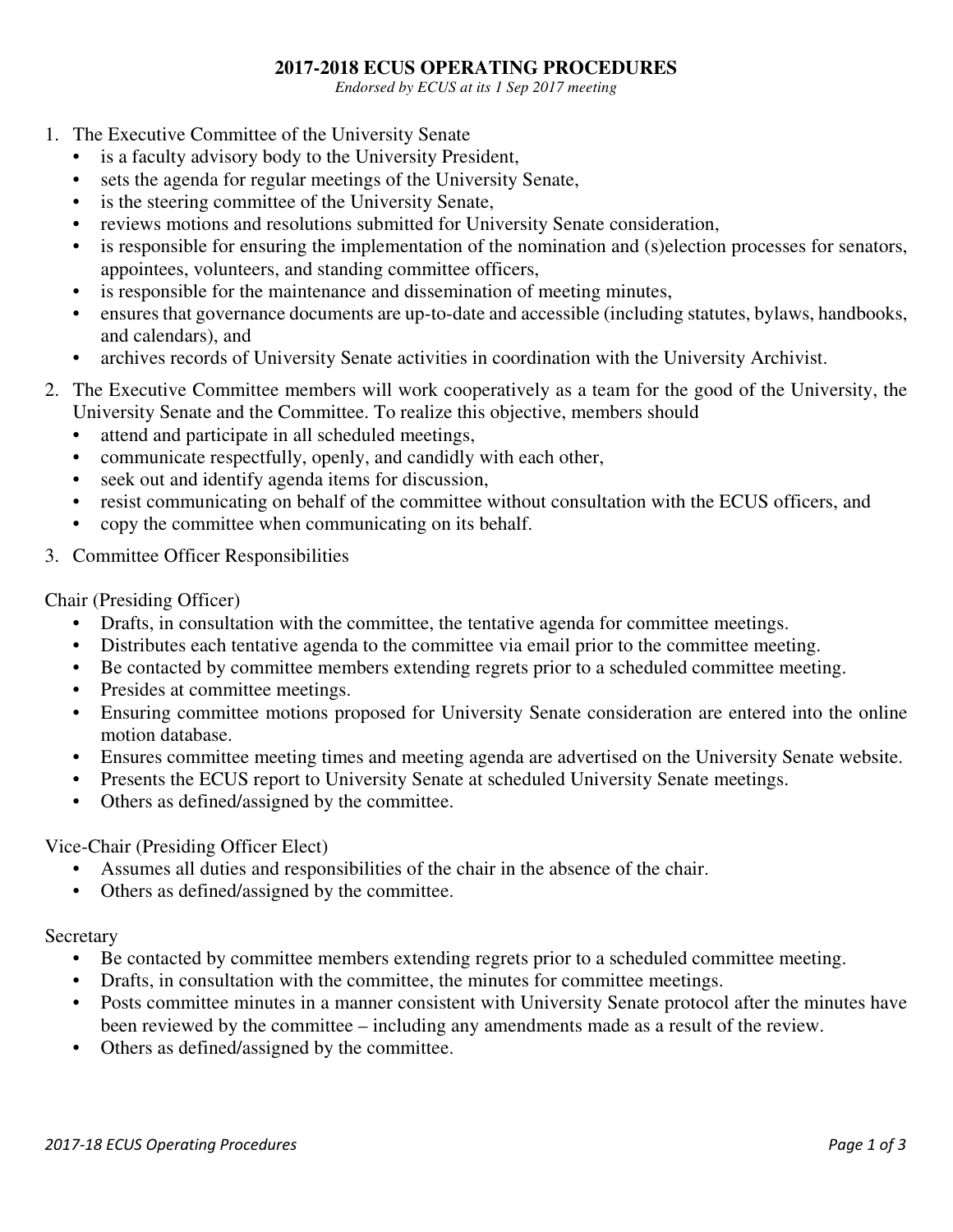- 4. Communication
	- Communicate via the ECUS email list with the  $72$ -hour rule a member of the Executive Committee has 72 hours to respond to an issue/proposal to confirm receipt and communicate approval or share constructive suggestions.
	- Notify the committee chair and secretary to extend regrets prior to scheduled committee meetings.
- 5. Duration of Meetings
	- Committee meetings shall be no more than seventy-five (75) minutes in duration unless otherwise agreed to by a motion to extend the meeting duration.
- 6. Agenda
	- A tentative agenda for the next meeting of ECUS is drafted by the ECUS Chair and is informed by consultation with the entire committee just before adjournment of the previous meeting whenever possible.
	- Agenda items will be prioritized by time-sensitivity and not necessarily reflect their relative importance.
	- The tentative agenda is distributed to the committee members, and standing committee chairs when appropriate, by the ECUS Chair as early in the week of a meeting as possible and is finalized in consultation with the other members of ECUS.
	- Drafts of supporting documentation for agenda items are provided to the committee members, and standing committee chairs when appropriate, prior to the meeting whenever possible to encourage and facilitate review prior to the meeting. Unless requested of the ECUS Chair or in the case where the document has not been previously distributed, members will bring their own copies of materials (agenda and supporting docs) to the meeting.
- 7. Deliberation and Parliamentary Authority
	- Deliberation is informal until there is a motion for committee consideration in which case Robert's Rules apply.
	- The rules contained in the current edition of Robert's Rules of Order Newly Revised shall govern the Executive Committee in all cases to which they are applicable and in which they are not inconsistent with the University Senate Bylaws, these operating procedures and any special rules of order the University Senate or Executive Committee may adopt.
- 8. Quorum & Voting
	- A majority of the Executive Committee membership shall constitute a quorum. (Article V, Section 1.B)
	- The voting status of each member of ECUS is articulated in the University Senate Bylaws.
	- Unless otherwise determined by the committee in advance of the vote, a majority vote is necessary for committee approval.
	- In all committee votes, the voting threshold is applied to the number of voting members present at the time of the vote assuming the presence of quorum.
- 9. Minutes
	- ECUS members review the initial draft of the minutes of the University Senate meetings prior to distribution to the University Senate.
	- The ECUS secretary shall prepare a draft of the minutes of each committee meeting and may request guidance from the committee during a meeting to inform the preparation of this draft. This draft of the minutes is circulated to the committee for review prior to posting.
	- If suggested revisions are offered, the revised minutes are again distributed to the committee for review.
	- The minutes are posted as soon as possible after the review process concludes.
	- Except for the minutes of the final meeting of the academic year, the approval of the previous meeting minutes is an item on the agenda of each ECUS meeting.